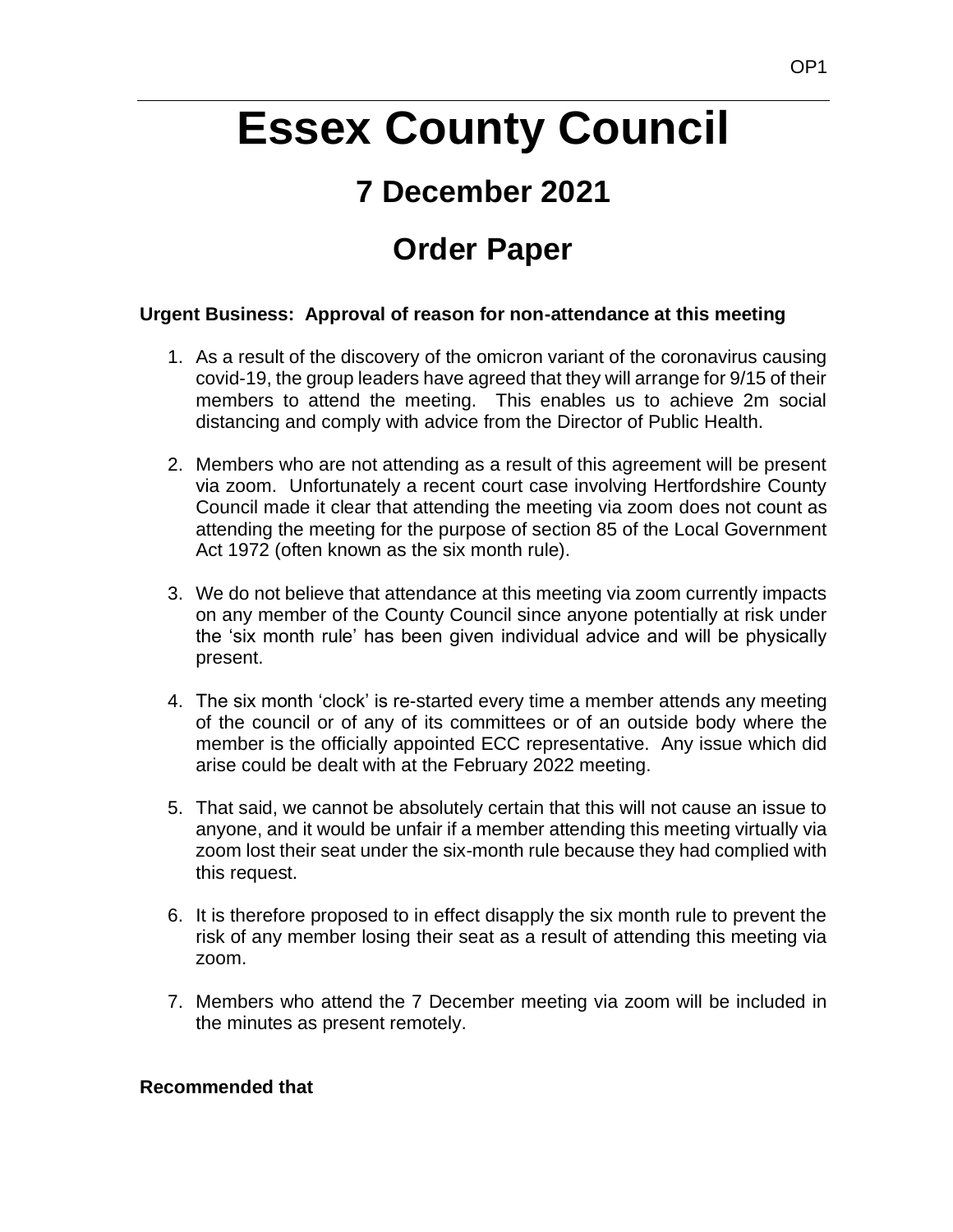For the purposes of section 85(1) of the Local Government Act 1972 the Council approves the following as a reason for a Member's non-attendance of the council meeting on 7 December 2021:

The Member took part in the meeting via zoom as a result of the public health request for a reduced attendance in the council chamber for that meeting.

# **Agenda item 4 Public Speakers**

The following questions will be asked by members of the public registered to speak in accordance with Standing Order 16.12.8.

**Question 1:** from Mr Adam Kenningham-Brown, a resident of Chelmsford who is to ask a question concerning commuting in Chelmsford and the bus network in and around Essex. His question is:

'Recent research by USwitch (https://www.uswitch.com/carinsurance/guides/global-commuting-index/) finds that Chelmsford is one of the worst areas in the country to commute in. Whilst ranking acceptably for environmental issues it was notably poor on travel times and costs. What is council's plan to support Chelmsford's residents? Will the council look at introducing a publicly owned carbon neutral bus network to support transport in and around Essex?'

Councillor Scott, Cabinet Member for Highways Maintenance and Sustainable Transport will respond.

**Question 2:** from Colchester Borough Councillor Julie Young, who is to ask a question and present a petition concerning bus services in the Longridge area of Colchester. Her question is:

'Mr Chairman I am here today to present the Cabinet Member responsible for Bus Services a petition raised in the Longridge area of my Borough Council ward of Greenstead to call for better bus services for this community which sits on the edge of the Borough of Colchester. This area is poorly served by public transport yet houses many residents who want to travel by bus. In fact on the doorstep, lack of bus services is the most frequently mentioned issue. I therefore leave you with this petition and ask you to use your influence to appeal to providers to serve the Longridge community better who want to use their cars less and buses more'

Councillor Scott, Cabinet Member for Highways Maintenance and Sustainable Transport will respond.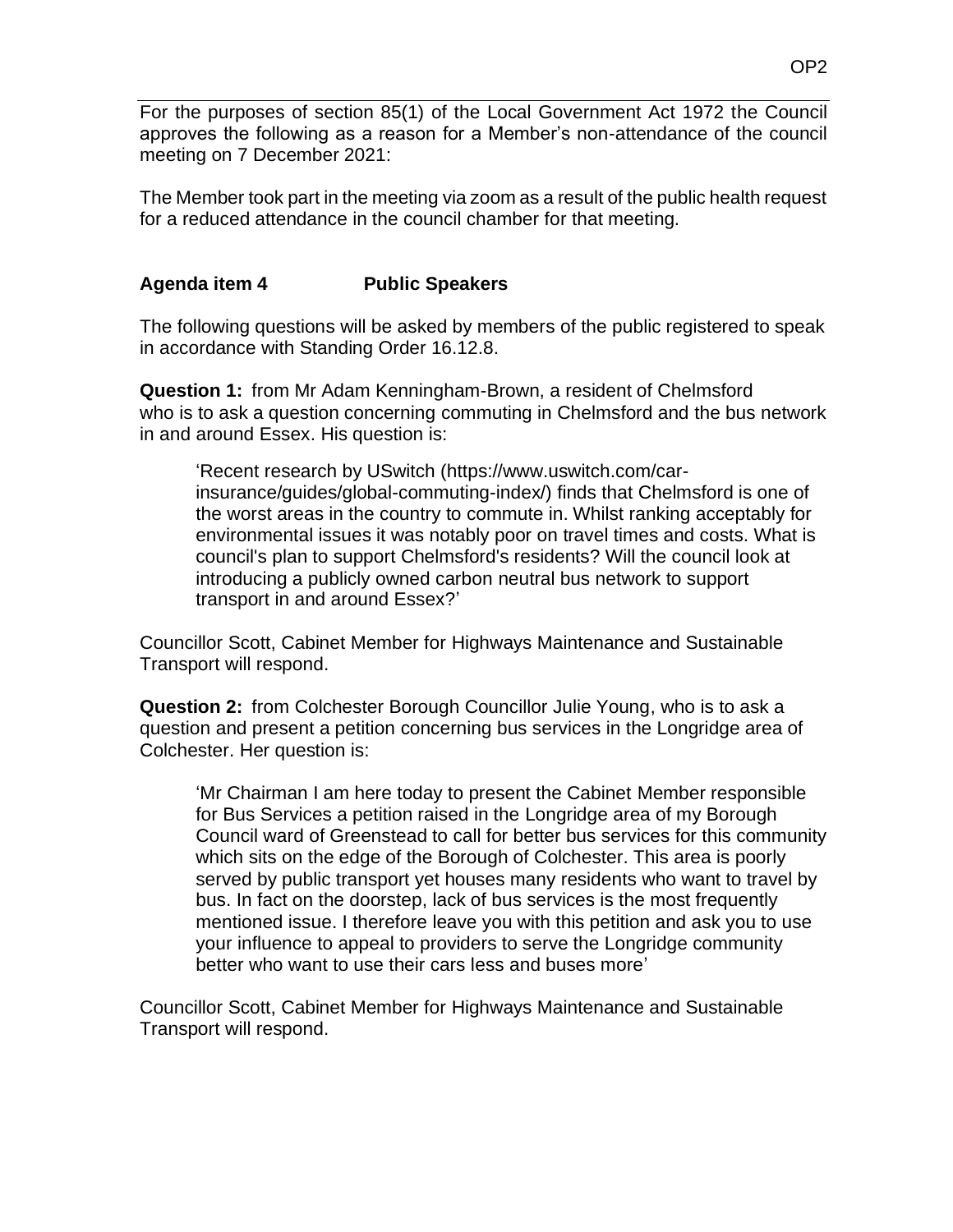#### **Agenda item 11 Written Questions and Answers**

#### **1. By Councillor Deakin of the Cabinet Member for Highways Maintenance and Sustainable Transport**

'There have been an increasing number of incidents involving the cycle ways on Broomfield Road, Chelmsford.

Many instances of cyclists and motor-ability scooters riding these routes in a contraflow direction to the traffic. This is a danger to motorists manoeuvring to turn, passengers alighting from buses who have to cross the cycle path to reach the pavement, as well as the riders themselves.

Are there any immediate plans to clearly indicate on and around these cycle paths the direction that should be travelled?'

# **Reply**

'Thank you for bringing this concern to our attention.

We have provided cycle symbols within the lanes along the length of the cycle lanes which are orientated in the direction of travel.

Unfortunately, therefore the instances you have mentioned are down to user behaviour. We expect cyclists to follow the highway code and use the lanes correctly.

The Project Team will be holding a Technical Review meeting in due course and this item will be added for further consideration.

You may wish to consider contacting the Parish Council and asking them to remind residents how to use them correctly via one of their regular communication methods.'

## **2. By Councillor Gadd of the Cabinet Member for Highways Maintenance and Sustainable Transport**

'I have been asked a number of questions regarding ECC's neglect of Protected Verges in Uttlesford. I understand that the same issues apply across Essex, although the problem is particularly acute in Uttlesford, which has more Protected Verges than any other district.

The principal issues are:

1. Protected Verges should be clearly marked with wooden posts, white marker plaques and reflectors but they are not being. More than 50% of the sites in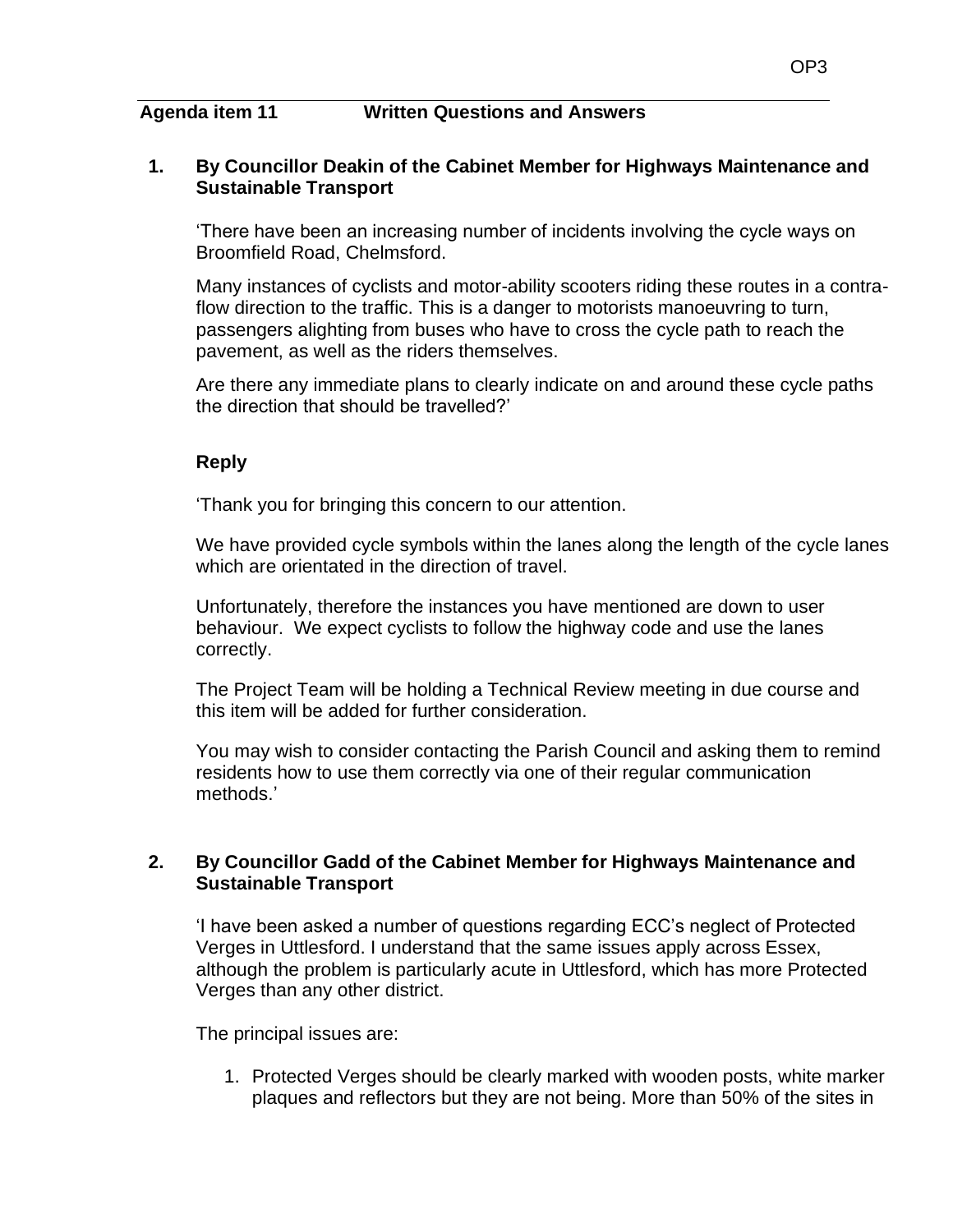Uttlesford require post and plaque work and 20% are not properly marked, which leads to them being damaged;

- 2. There are problems with lack of funding from ECC, lack of posts, plaques and reflectors and lack of personnel – since the work is of its nature roadside work, it is not generally safe to use volunteers and some of the work must be done by qualified staff. Uttlesford District Council have replaced some plaques themselves, but currently 95 plaques need replacing, and reflectors adding; UDC do not have enough plaques and ECC say they have no more;
- 3. There are 7 more sites or extensions to existing sites in Uttlesford where new rare flora has been found and which should be recognised as special verges. ECC however has a policy of not recognising new sites unless others are de-registered, which means that valuable sites are not receiving the protection they should receive.

I have separately sent you a detailed schedule of the defects in the Uttlesford network. These verges represent rare chalk grassland habitat, and the whole network, in Uttlesford and Essex more widely, should be being properly protected with marker posts, plaques and reflectors, and it is not.

Point 10 of this Council's 20-point plan commits to enhancing the natural environment in Essex; can I ask what you will do to remedy this situation please.'

#### **Reply**

'Unfortunately, damage to posts can occur, either through natural deterioration, damage by contractors cutting the verges, damage by vehicles and, in a few cases, posts being removed or knocked over by persons unknown.

We maintain a record of post and plaque issues, as reported by the verge representatives. In March 2019, 86 post and plaque replacements carried out across the county. These are programmed for maintenance in line with our maintenance programme but you may wish to put a formal request into your Local Highways Panel to see if capital funding could be allocated to the replacement of missing posts.

We conduct reviews of all Special Road Verges to ensure they are still of value to the scheme and include as part of this feedback from all verge representatives with several changes made because of this feedback. We must make choices about how we prioritise and manage this service and one of the ways we do this is to add new verges where verges which no longer meet the scheme's purposes are removed.

In August of this year, once the review had been completed, we were notified by the Uttlesford verge representative co-ordinator about four sections of verge that might be eligible for inclusion in the scheme. Three of these have been visited.'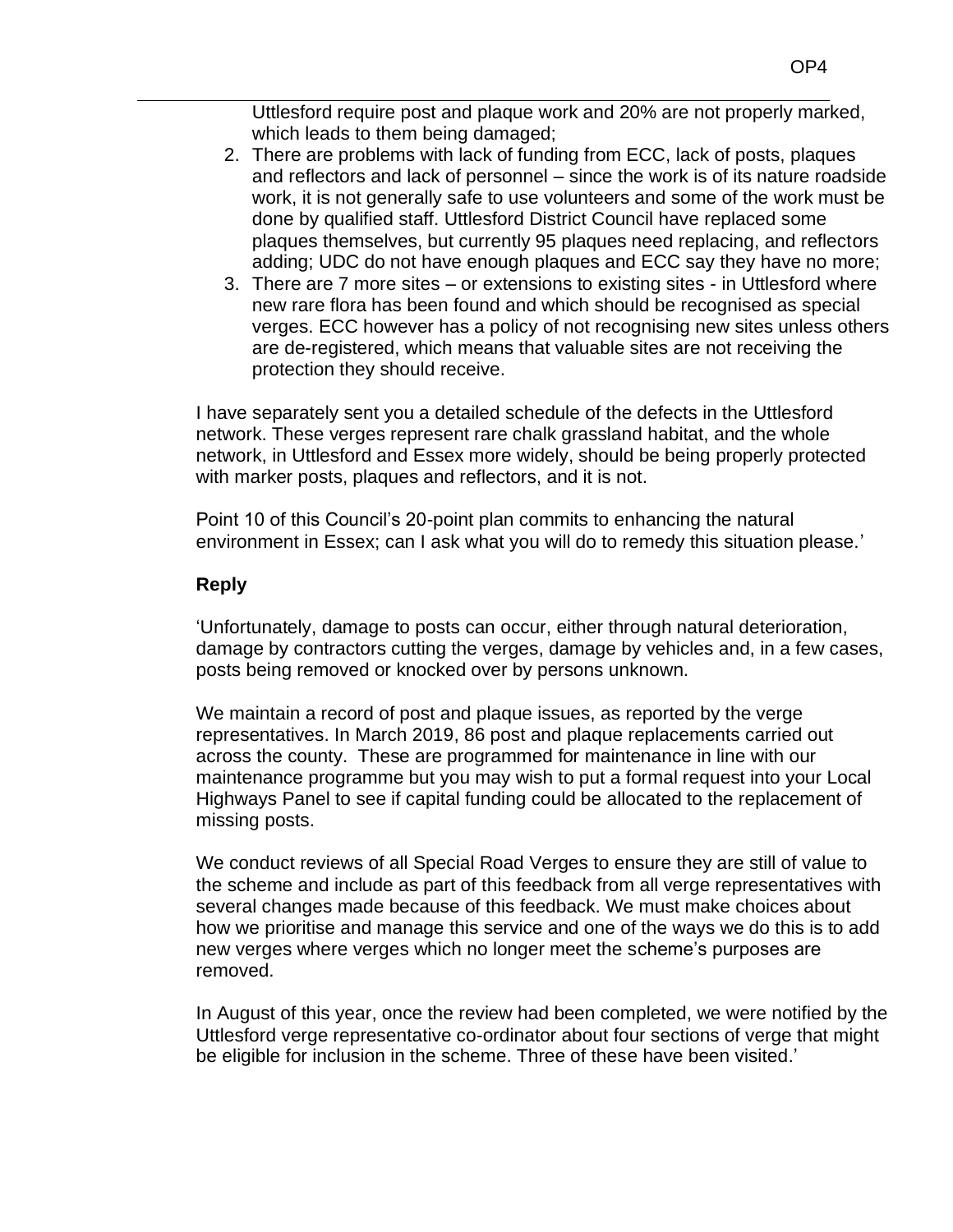### **3. By Councillor Henderson of the Cabinet Member for Highways Maintenance and Sustainable Transport**

'Can the Portfolio Holder provide details of the comparable price of a bus fare for a 5 mile journey within Essex and a 5 mile journey in London.'

## **Reply**

'The fares charged by commercial operators are a matter for them and something that the County Council has no influence over and therefore do not collate. Similarly, I do not have access to the prices that TfL charge nor the level of subsidy reflected in these prices.

Operating a bus service in a substantially rural county such as Essex is wholly different to doing so in a city like London. Essex is twice the size of greater London but has only 17% of the population. The two are simply not comparable.

I do however recognise that bus fares and the cost to travel are of concern to many residents. It is for this reason that Cabinet approved last month's Concessionary Fares paper which enables those who qualify on grounds of age or disability to travel free at certain times, with the costs of the revenue foregone by the bus operators met by taxpayers. Passengers using the national concessionary fares represent a third of all bus journeys, so they provide a major part of bus operators' income.

The development of an affordable and sustainable bus network is something that we are focused on through our Bus Service Improvement Plan and I will bear this question in mind as this develops.'

#### **4. By Councillor Henderson of the Cabinet Member for Highways Maintenance and Sustainable Transport**

'Can the Portfolio Holder provide a full list of the comparable prices of bus fares charged for a 5 mile journey within Essex by each individual bus company operating within the County.'

# **Reply**

'The fares charged by commercial operators are a matter for them and something that the County Council has no influence over and therefore do not collate. Different operators provide services across different routes, with different levels of patronage and so it would be difficult to provide a like for like comparison.

As highlighted in my previous response the Bus Service Improvement Plan provides us with an opportunity to deliver sustained change in the bus network across Essex and I have provided a link [here](https://www.essexhighways.org/getting-around/bus/bus-strategy) should you or other members wish to read it.'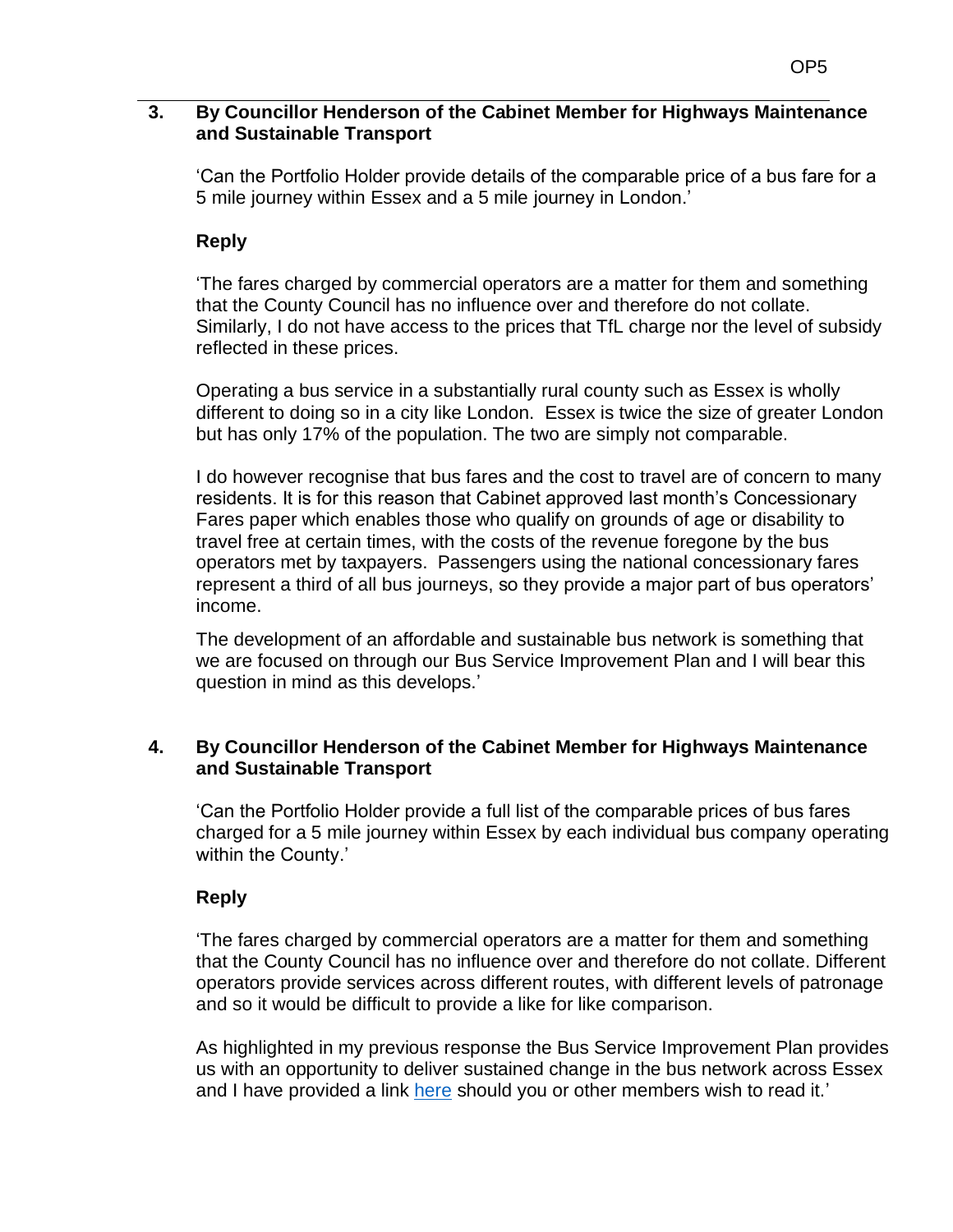## **5. By Councillor Harris of the Cabinet Member for Highways Maintenance and Sustainable Transport**

**'**In my division there are footpaths that are impassable in places due to overgrown vegetation, brambles and the like. For instance, the footpath between Colchester Army Garrison and Monkwick Avenue, and Thomas Lord Audley School. It's so bad that lampposts are 5/6ft back into the hedgerow with part of the footpath buried. I have tried many times to get the Council to treat this with 1) Maintenance schedule, or 2) Highway Rangers.

It seems the very meagre resource of The Rangers, and the lack of response on maintenance budgets has resulted in me having to consider making these paths safe. The bird nesting season will effect ability to undertake any work and I am concerned we have only until March to do some works.

Does the portfolio holder agree that footpaths meet the criteria of "Greener, Safer, Healthier" brand logo, and if so, could extra efforts be found to make these paths safer for mums/children in buggies with brambles in their face?

I would be very happy to accompany a walk through at any time.'

## **Reply**

'The Public Right of Way team have investigated and it is believed that the sidegrowth is the adjoining landowner's responsibility, which in this case is the Ministry of Defence/Defence Infrastructure Organisation MoD/ DIO). The PROW Team are liaising directly with the MoD/DIO in order that this overgrowth is addressed and I will endeavour to find a further update for you. As you will know, I had to cancel my second visit to your division which we have rescheduled so I would be happy to discuss this with you in more detail when I visit.'

## **6. By Councillor Scordis of the Deputy Leader and Cabinet Member for Community, Equality, Partnerships and Performance**

'Having recently read the Library Strategy, can you please advise what plans are in place to target those disadvantaged children who are hard to reach?'

# **Reply**

'As you will be aware, from 26 November 2021, residents can now have their say on Essex County Council's new vision for Libraries, as the draft Everyone's Library [Service 2022-2026](https://libraries.essex.gov.uk/everyoneslibrary/) plan was published. If you have not already done so, I would encourage all members to respond and highlight it to residents in their divisions to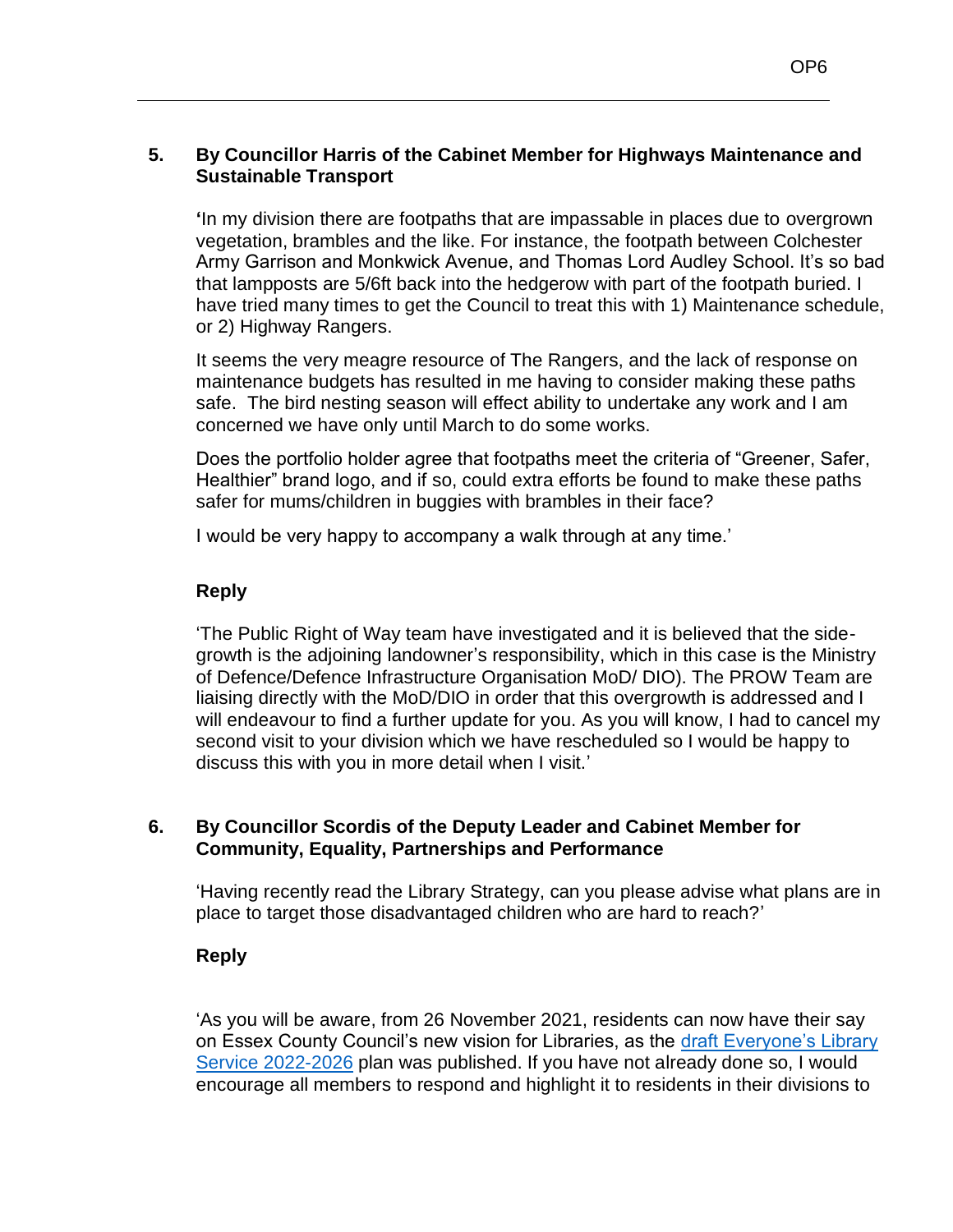do the same ahead of the 21 January 2022 closing date.

The draft plan emphasises helping children and adults improve their literacy, encouraging people to enjoy reading for pleasure and increasing the range of online resources available to customers. It also commits to keeping all 74 libraries open with investment in training and the upskilling of library staff.

The Library Service currently does and will, through the new plan, continue to engage and connect with hard to reach disadvantaged children through a variety of means, including:

- We publicise large scale activities (such as the Summer and Winter Reading Challenge) to the Family and Wellbeing Hubs, as well as the Children and Families Leads for Partnership Delivery.
- We coordinate with schools about library events and activities.
- We have also been doing some outreach to try to reach disadvantaged families, for example by attending the Holiday Activity and Food clubs during the summer.
- We reach every family through the Bookstart Baby packs which are given at birth registration appointments, and the Bookstart Treasure packs (via preschools).
- Library staff have received Bag book training (Reading packs designed to be used with children who have additional needs), and Basildon Library has already planned to do some Bag Books sessions with their local special school (Pioneer) in the new year.
- We focussed our recent author events in Basildon, Canvey, Clacton and Harwich libraries.
- We are also currently running additional BookTrust Story times in Basildon and Clacton Libraries. These sessions are specifically targeted at disadvantaged families (via their local Family and Wellbeing Service and local pre-schools and nurseries) and this is a partnership we will continue to build on, by promoting and delivering these sessions.
- As part of the Essex Year of Reading 2022 Campaign, we will be working with Children and Family Services and schools to target hard to reach children and communities.
- We will be increasing our outreach programme to reach early years settings, schools, and vulnerable communities who find it difficult to access library services for various different reasons.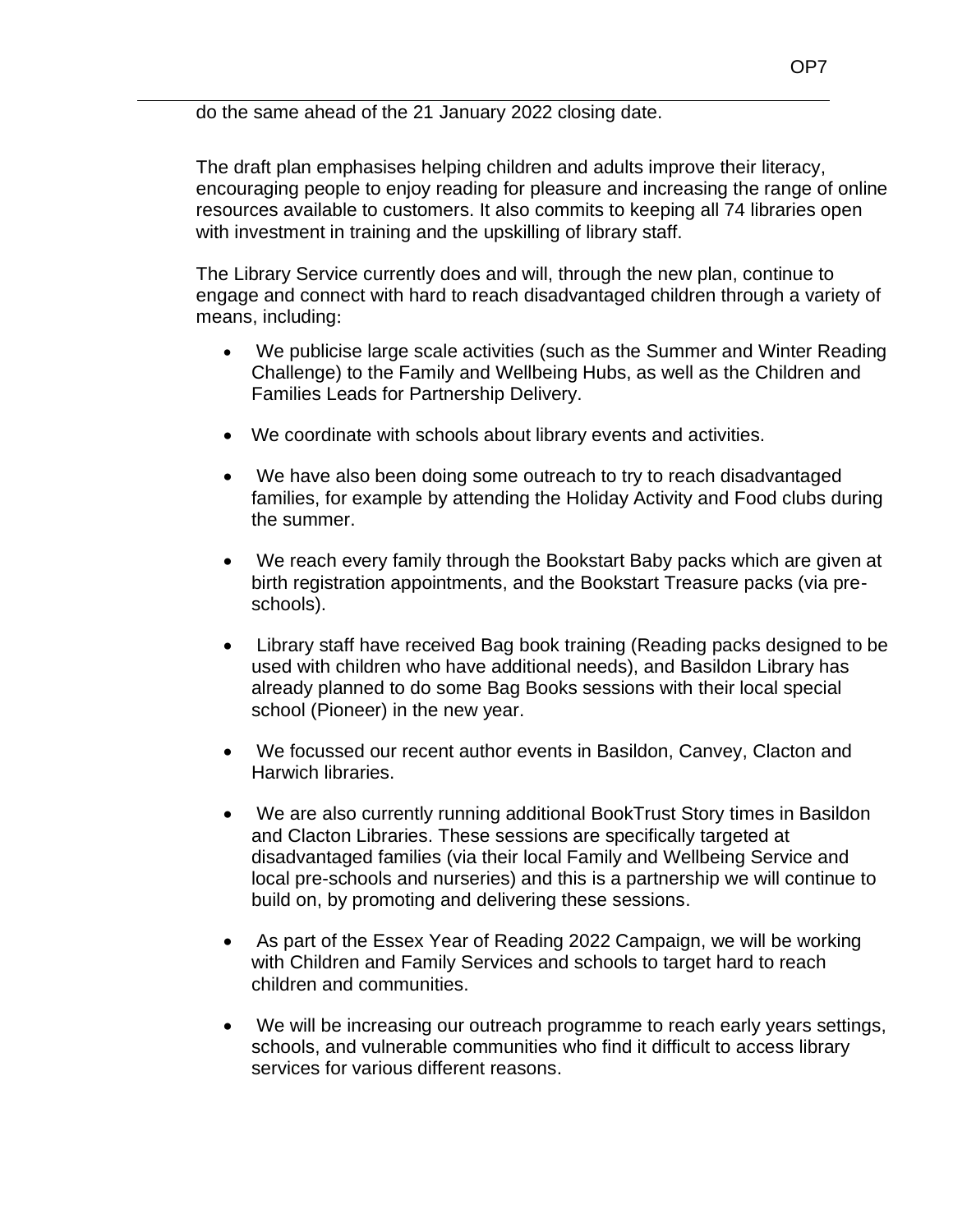- More events and activities are being planned in libraries based in areas of need.
- Through the new plan we will strengthen our outreach with local groups and vulnerable families within communities.
- We are also expanding the mobile library fleet to reach a greater number of destinations including those in traditionally hard to reach areas.'

#### **7. By Councillor Scordis of the Cabinet Member for Highways Maintenance and Sustainable Transport**

'Does the portfolio holder think the Enhanced Partnership survey, which only provides very generic 'Agree/Disagree' answers, offers bus users a real chance to feedback on our bus services?'

## **Reply**

'The consultation on the first Enhanced Partnership for Essex is not intended to be a consultation on the entire Essex bus network; it is very specifically about what should be included in our first Enhanced Partnership – hence the yes or no questions.

The Department for Transport has set some challenging deadlines the consequences of which would be a significant loss of funding to both ECC and the bus industry if we missed it which is why the survey has been designed this way.

We do expect to bring forward further Enhanced Partnership schemes in future as a result of the area network reviews which are a commitment in this first scheme. That will then provide the opportunity for detailed comments on the bus network and there will be no time constraints so full public consultation will be possible. So, in conclusion, given the constraints of the process I am indeed content that this is a suitable consultation approach.'

## **8. By Councillor McGurran of the Cabinet Member for Economic Renewal, Infrastructure and Planning**

'Could the Cabinet Member inform me what efforts are being made by Essex County Council to engage with the Lower Thames Crossing Project to ensure the potential economic benefits actually reach our residents. I am particularly keen that the residents of Pitsea and others in the south of the county are given every opportunity – particularly when it comes to employment, upskilling and apprenticeship opportunities.

Does the Cabinet member share my concerns that everything possible has to be done to ensure these opportunities reach the residents of divisions like my own and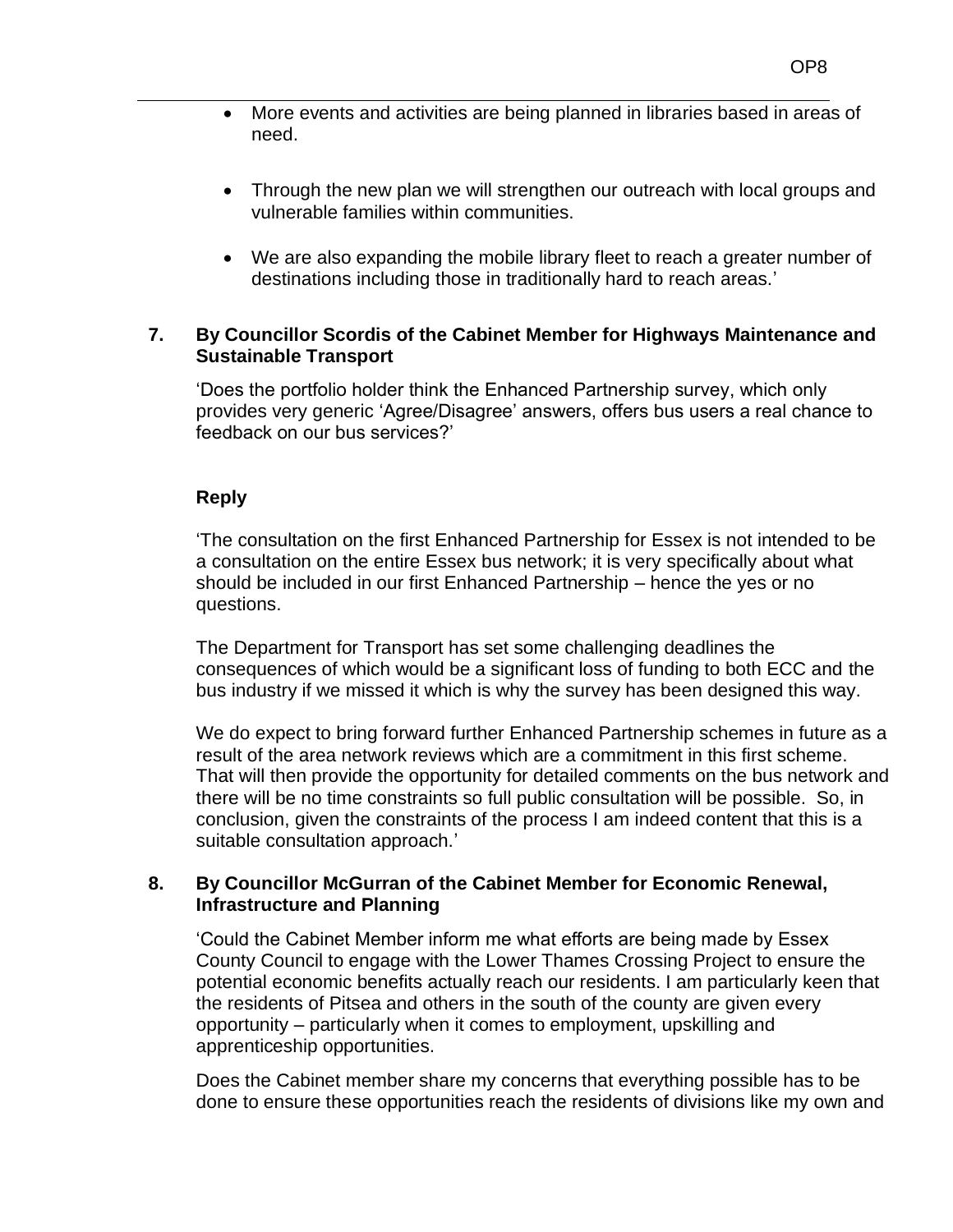particularly those hard to reach groups who are often excluded from such opportunities. I would be grateful given the likely timescale of the project to know what early careers advice measures are being considered to promote these potential opportunities.'

#### **Reply**

'I agree it is essential that our communities across the county and South Essex in particular benefit from the opportunities that the Lower Thames Crossing will bring, both in terms of jobs during the construction phase and the economic opportunities that the new connection across the Thames will open up. My officers have been working closely with the Lower Thames Team to ensure that the project delivers an many socioeconomic benefits to the residents of Essex as possible. This will include local training, re-skilling, apprenticeships and other opportunities for those starting out in employment and those wishing to re-train. Both Thurrock and Havering councils are also looking to ensure that such opportunities are available, which will maximise the benefits for the whole area north of the River Thames and the wider geographical area, including Pitsea.

The Council plays a strong role in the LTC Benefits Steering Group along with other partners and has helped put together proposals to inform the Economic Development Stakeholder Group (EDSG) working with other affected Authorities, which in turn has led to the recently established LTC Skills Working Group. ECC is also contributing, in consultation with Thurrock and the Association of South Essex Authorities (ASELA), to discussions with National Highways about projects outside of the route which could benefit from Designated Funds being allocated to offset the environmental, social and economic impact of the proposal to the benefit of residents. Discussions on this matter will progress in 2022.'

#### **9. By Councillor Grundy of the Cabinet Member for Education Excellence, Lifelong Learning and Employability**

**'**I recently attended a site meeting for the new Primary School at St Luke's, Runwell and was impressed at the progress being made, including plans for staff recruitment. Please could the Cabinet Member outline the steps being taken in the construction to support our carbon emission programme.'

# **Reply**

'The new Primary School and 56 place Early Years Nursery on the St Luke's Park housing development, will provide the required long-term primary school and nursery capacity to meet forecast demand from the development. Without additional provision in this area, there is a significant risk that children moving into the area will not be able to access primary education within the locality of their home and need to travel further to access provision. As this school and nursery is on a new housing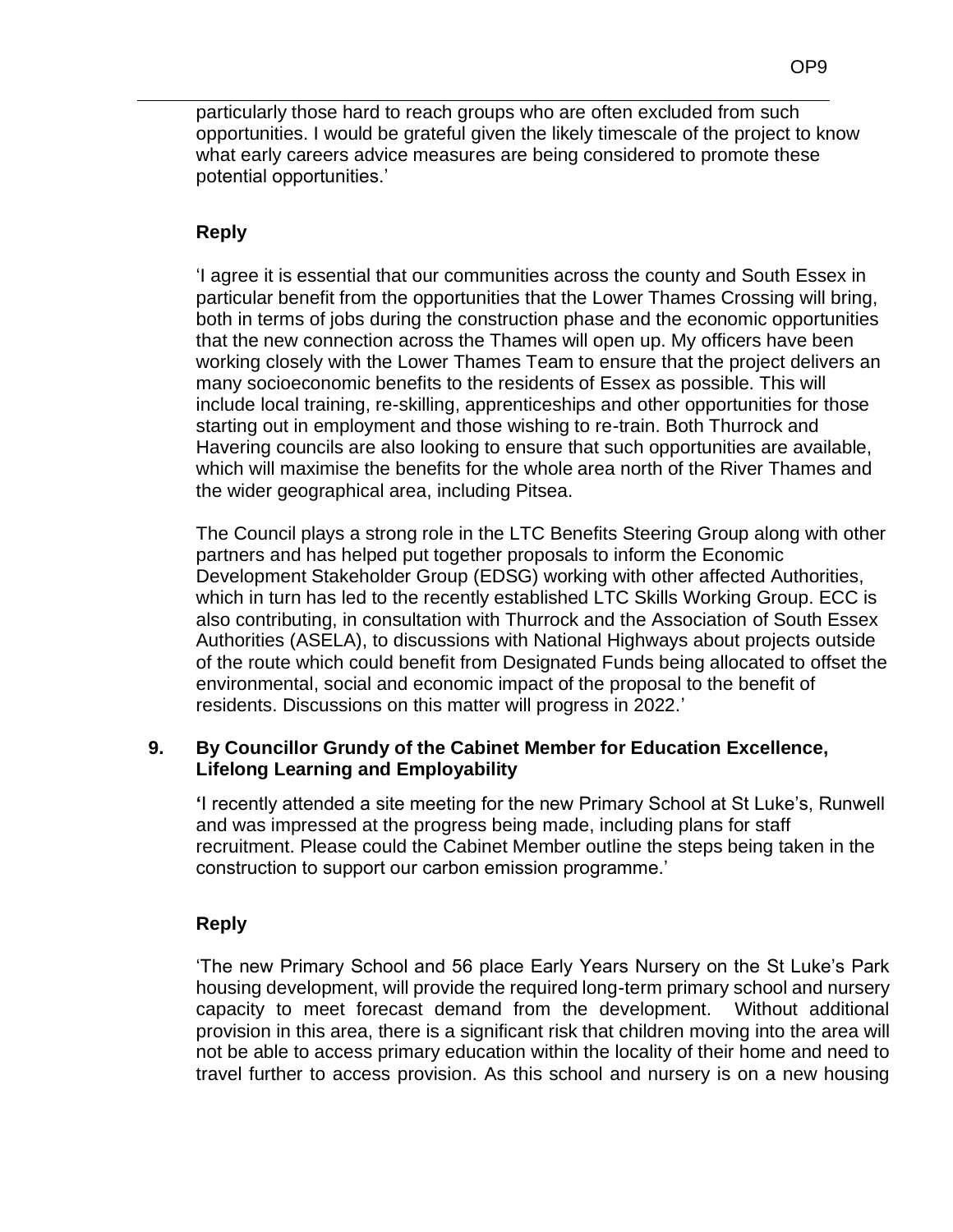development it will benefit from safe, local, cycle and walking routes and therefore reduce the need for travel by car.

The aspiration is for the proposed buildings to achieve an Energy Performance rating of an 'A+', through the use of modelling and onsite generation (PV) to offset energy in use, meeting the overall vision and goal for energy efficient developments and a drive towards a reduction in carbon emissions. The PV panels will be providing 7kWp for the Nursery and 31 kWp for the Primary School. The design basis is to provide a sustainable approach to the design, construction and production of all facilities, in delivering a cost-effective and efficient educational site for optimal learning that includes the following:

- Optimal thermal comfort for building occupiers, maintaining appropriate internal temperatures, maintaining appropriate C02 concentration levels, providing adequate fresh air and minimising cold draughts.
- Minimising the use of all fossil fuel resources
- Reducing the demand for energy and water during peak periods, minimising waste and CO2 emissions
- Designed and constructed to respond to constraints and opportunities and adapt to future impacts of climate change.
- Effective measuring and monitoring of the performance of the buildings in operation. Automation of building service plant from a BMS system.

Climate Based Daylight Modelling has been used to assess daylight factors. Artificial lighting will comprise of high efficiency LED light fittings, with automatic controls such as daylight dimming, absence or presence detection to ensure energy efficiency. Lighting will be designed in line with CIBSE LG5 Lighting in Education.'

## **10. By Councillor Playle of the Cabinet Member for Economic Renewal, Infrastructure and Planning**

'The proposed A12 widening scheme between Junction 19 and 25 is set to have a significant impact on reducing traffic congestion and improving road safety in North East Essex. Parts of the existing A12 between Witham and Marks Tey are set to be stood down and handed over to Essex County Council's control. Can I ask the Cabinet Member to consider undertaking a scoping exercise for the possible future uses of what will be a newly acquired asset for the Council and to investigate the merits of creating an active travel rewilded corridor with opportunities for walking, cycling and buses?'

# **Reply**

It is our understanding that National Highways intends to submit an application for development consent for this scheme next summer (2022) and I am pleased to confirm that we are already working internally on the scope for any potential future uses for these de-trunked parts of the carriageway to maximise the benefits to Essex residents, particularly from a climate and sustainability perspective. In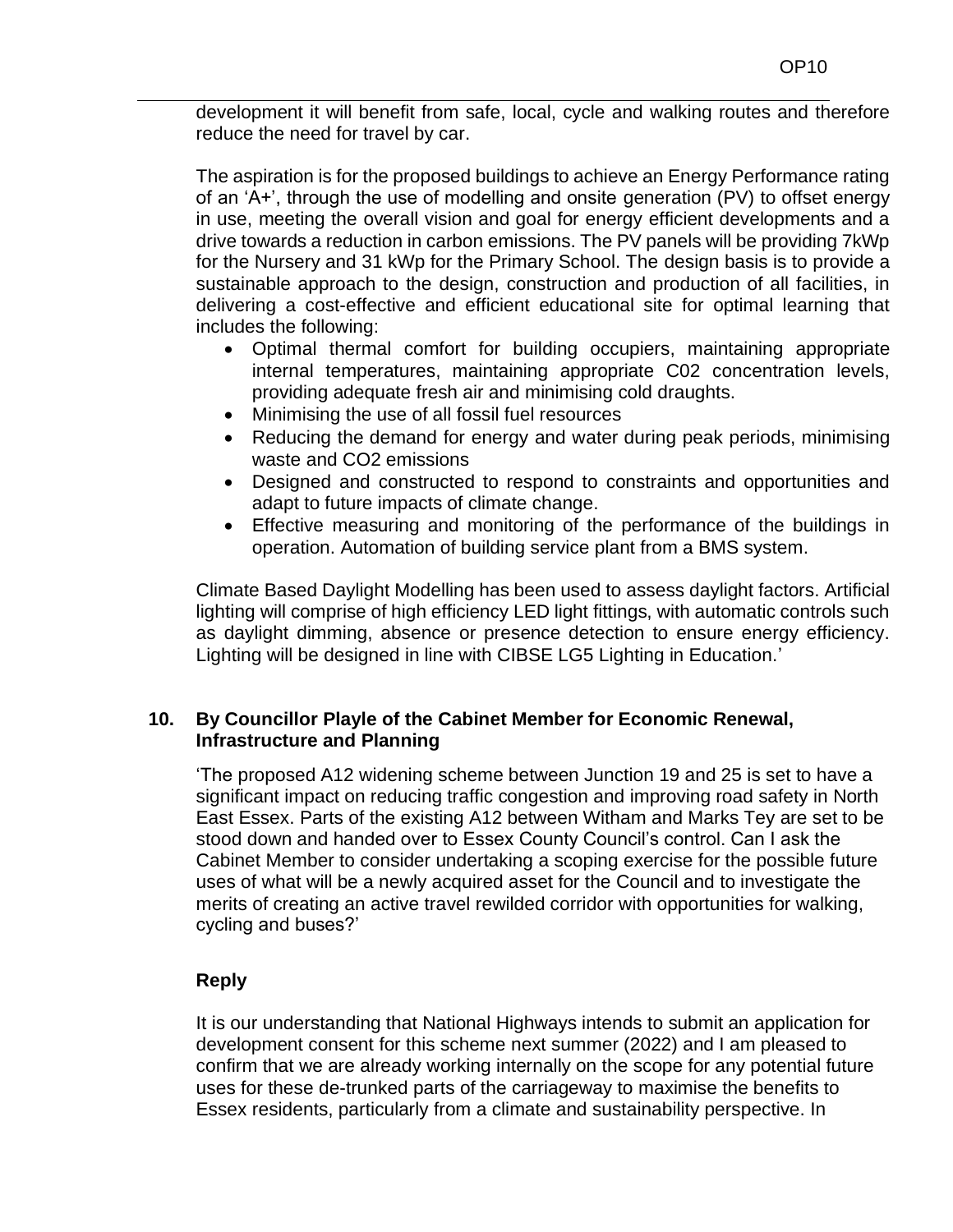addition to the work we are doing internally, we are also working with National Highways on their A12 proposals and we welcome suggestions, such as a new country park, which would help enhance the local environment and mitigate against negative climate change impacts.

#### **11. By Councillor Barber of the Cabinet Member for Education Excellence, Lifelong Learning and Employability**

'Could the Cabinet Member please confirm, whether the previous administration at Colchester Borough Council's decision to only agree £1m of s.106 funding from the Chesterwell development for education, as opposed to the £14m Essex County Council said was necessary, is a significant factor as to the delay in the opening of the permanent site for Trinity School?'

## **Reply**

'The decision by a previous administration at Colchester Borough Council to only stipulate £1M as a S106 contribution towards education, rather than the £14M requested by ECC at the time was not in itself a factor that has delayed the opening of new school buildings for Trinity School. While not delaying the project, it has placed the burden of funding the new school on the taxpayer, rather than the housing developer.

One of the issues related to the S106 agreement that has caused delay to the delivery of the new school buildings, is the condition of the new school site itself. ECC raised significant concerns at the time of signing the S106 agreement that the site would be unsuitable, however the agreement was signed, albeit with obligations placed on the developer to improve the site. These obligations have not been met to our satisfaction, and we are pursuing the developer to meet their obligations as stipulated in the S106 agreement. With these obligations unmet, hundreds of thousands of pounds of further cost is placed on the taxpayer to mitigate the site issues.'

## **12. By Councillor Smith of the Cabinet Member for Highways Maintenance and Sustainable Transport**

'Network Rail has chosen to close off the railway footbridge that connects Mandeville Way and Durham Road on the grounds of safety works. The works were promised in August then Network Rail rescheduled the works for October and these works were cancelled.

Network Rail has failed to communicate with the local residents.

Will the Cabinet Member for Highways please use his office to apply pressure upon Network Rail to get this well used footbridge back open to the public?'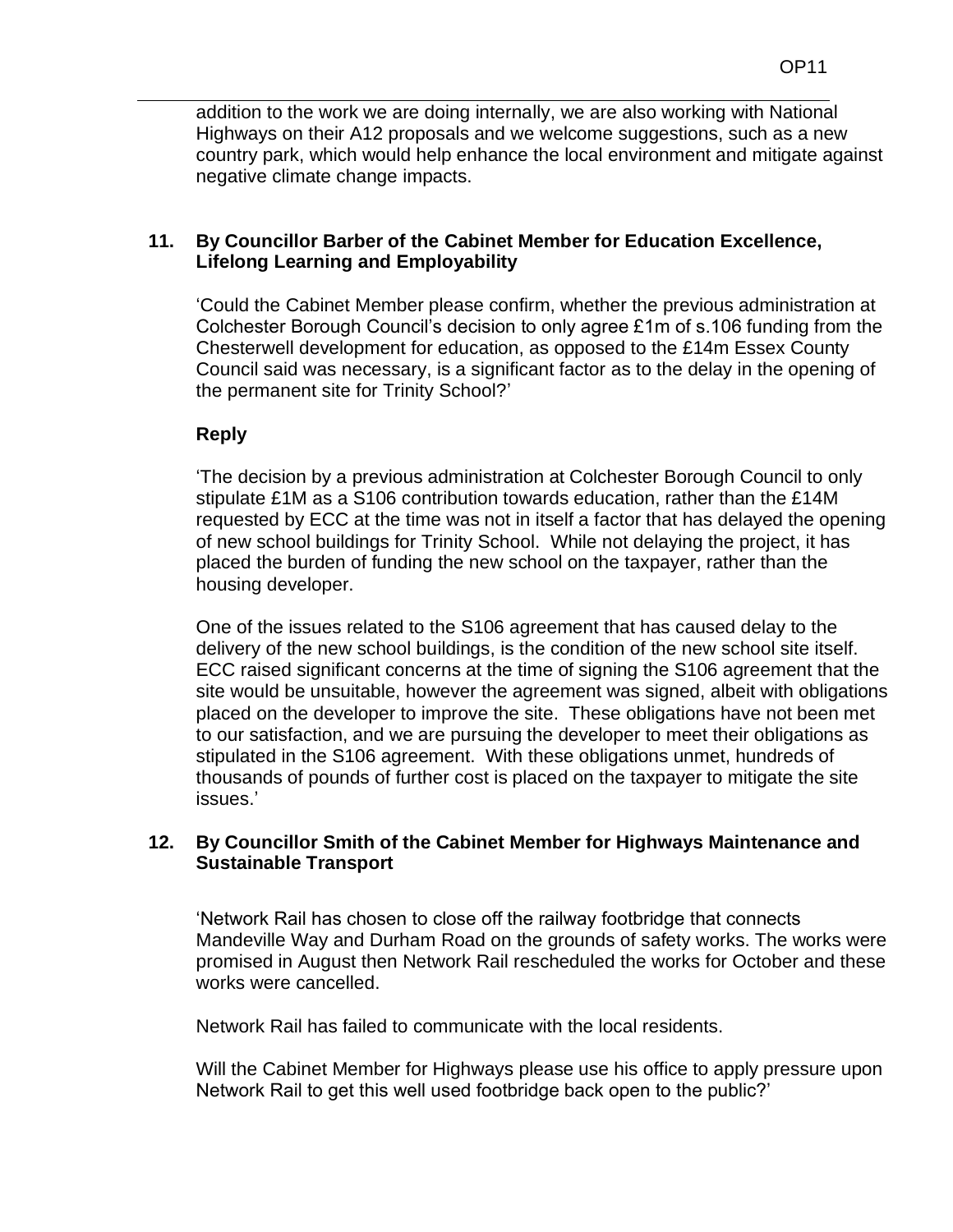#### **Reply**

'If you can provide me with more information with regards to these works including any contact details, I will contact Network Rail, however it may be that I have limited influence over Network Rail and their programme of works.'

### **13. By Councillor Smith of the Cabinet Member for Economic Renewal, Infrastructure and Planning**

'Has Cllr. Wagland ever taken the chance to visit Basildon town centre with her most relevant team of officers to form an opinion of how her team can support Basildon Borough Council? If so, when was this and what are the after-thoughts of Cllr. Wagland and her team for Economic Renewal?

If Cllr. Wagland has not taken such a visit to Basildon town centre with officer support, when does she intend to do so and will Cllr. Wagland also meet with the members of Basildon Borough Council's Regeneration and Economic Development Committee during this visit?'

## **Reply**

'Last week my cabinet colleagues and I were due to meet in Basildon to look at economic developments that are underway, discuss what is planned for the future and consider whether there are any other opportunities that we could pursue. Sadly, that meeting was cancelled due to Covid; however, a new date will be scheduled in the new year, where we will meet with the Chair of Basildon Borough Council's (BBC) Regeneration and Economic Development Committee to discuss our shared priorities and how we can work together to support economic growth and regeneration in the town.

Basildon's economy is one of the largest in the county and it is important that we support continued economic growth and assist residents to access the existing and future employment opportunities in and around the town.

In October we delivered a virtual Jobs Fair which attracted 2,231 viewers and was supported by over 30 businesses and Training Providers. There were more than 1,830 clicks on the virtual vacancy board and the live chat function was well received by job seekers and employers.

The exciting new Evolve project that is targeting unemployed people who have been negatively affected by covid is being promoted at the Eastgate Centre now. Evolve provides free one to one support to residents via an advisor, who can help them with opportunities for employment, training and personal development. The service is available until the end of March next year.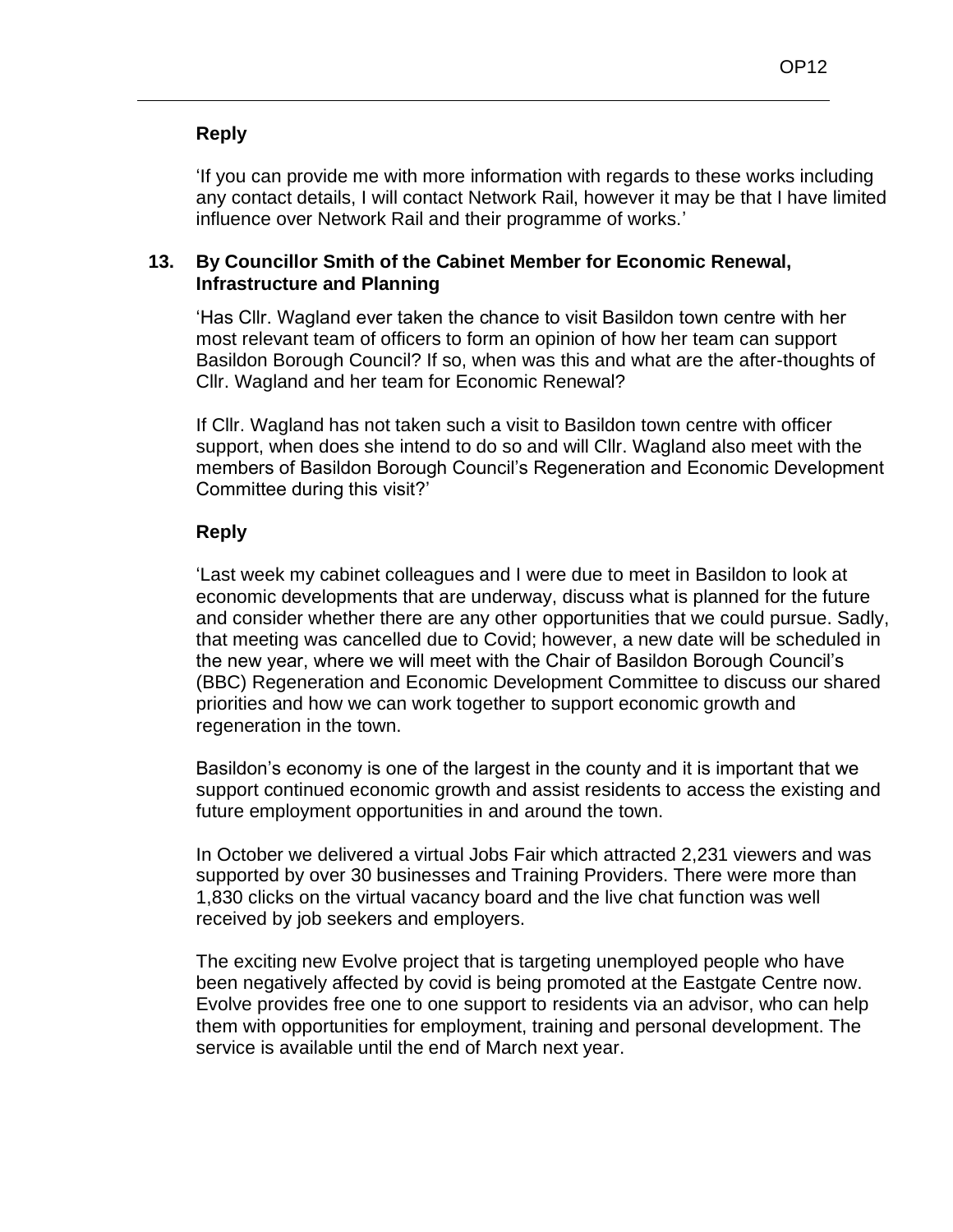There is also regular engagement between ECC and BBC officers, including a joint meeting between ECC's Corporate Leadership Team and the Basildon Borough Council Senior Management Team in November, where shared priorities to improve outcomes for local residents was discussed.

Essex County Council is also a member of the Association of South Essex Local Authorities (ASELA) whose members include all district and unitary Councils in Southern Essex. Our aim is to deliver improved prosperity and wellbeing by working together on a collective scale to ensure that we can make the biggest possible impact on the area. The five pioneering programmes that we are jointly working on include,

- Superfast Digital Connectivity
- Thames Freeport
- South Essex Estuary Park
- Infrastructure and housing
- South Essex Technical University

We regularly meet with regeneration and economic development colleagues from all partners of ASELA and I very much look forward to playing my role in developing these relationships as we work to address the specific issues that affect the south of Essex, including Basildon.'

#### **14. By Councillor Mackrory of the Deputy Leader and Cabinet Member for Community, Equality, Partnerships and Performance**

'Levelling up Essex – Concept to Action

At the October Council a motion regarding the above was passed which called on the Secretary of State for the Department of Levelling Up, Housing and Communities to positively engage with ECC as a matter of priority. What contact has been made by the Secretary of State as of 29th November 2021 to that request?'

# **Reply**

'Since October we have been in dialogue with the Secretary of State regarding the Levelling Up White Paper, which is anticipated shortly. He is aware of the work Essex is undertaking and we expect to continue this conversation in more detail following the publication of the paper.

We have also received a very positive response from the Parliamentary Under Secretary of State for Levelling Up, the Union and Constitution. He was very